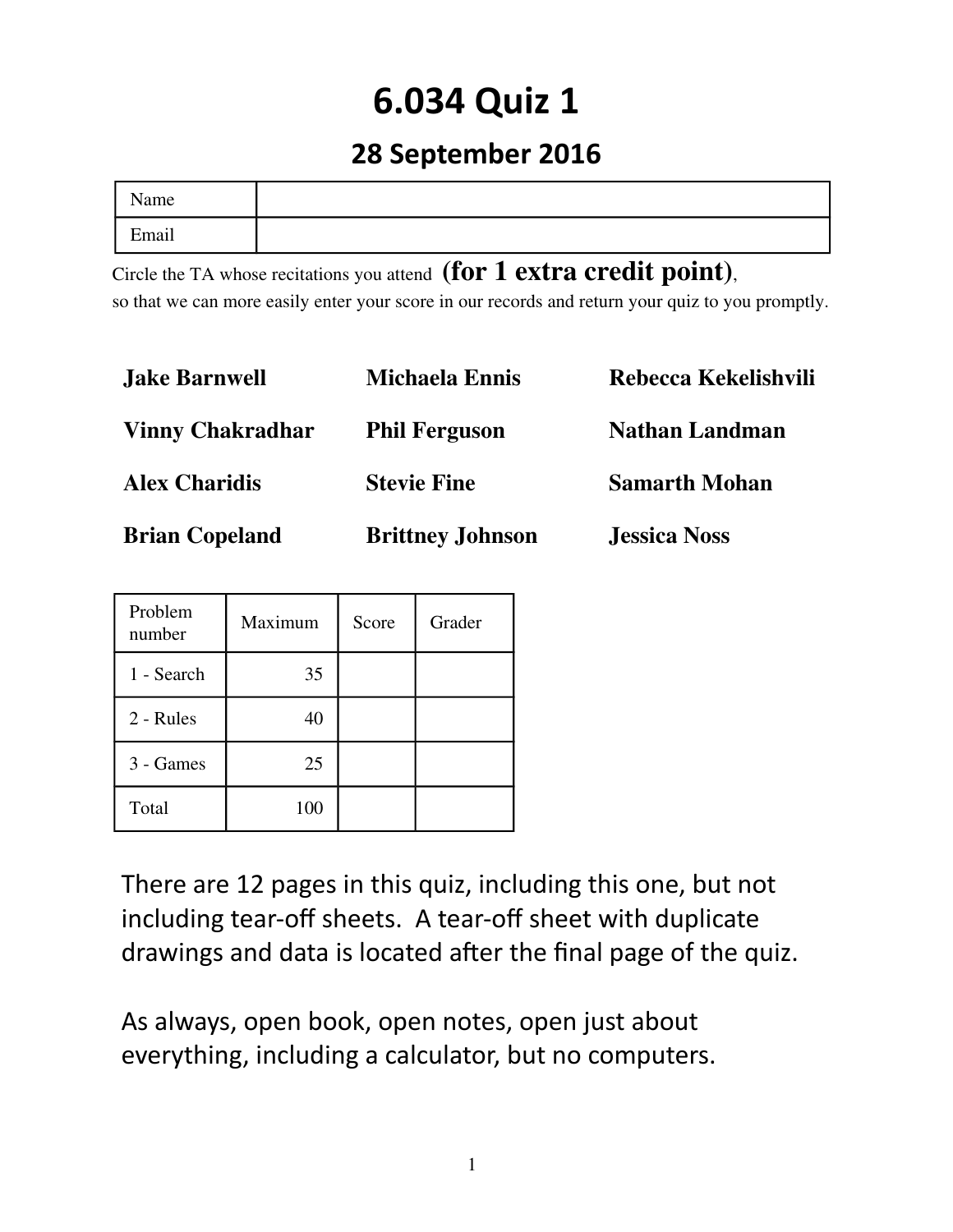## **Problem 1: Search (35 points)**

#### **Part A: Cory out of the House (10 points)**

While walking to the White House with Cory Baxter, you start explaining search algorithms to him. In typical Cory fashion, he understands completely and decides to quiz you instead! He puts a twist on various search algorithms to transform them into different algorithms.

**For each modified search algorithm below, circle the one best answer**. Some answers may be used more than once, or not at all.

For this part, assume that:

- Non-optimal search algorithms do not use an extended set.
- Branch and bound (B&B) does not use an extended set or a heuristic, unless specified.

1. Branch and bound with a heuristic and extended set is:

| Depth first | <b>Breadth first</b> | <b>Hill climbing</b> | <b>Beam</b> |
|-------------|----------------------|----------------------|-------------|
|             |                      |                      |             |

2. If you modify breadth-first search so that new paths are added to the front of the agenda instead of the back, you get:

| Depth first | B&B |  | <b>Hill climbing</b> | <b>Beam</b> |
|-------------|-----|--|----------------------|-------------|
|-------------|-----|--|----------------------|-------------|

3. Depth-first search with the entire agenda sorted by path length (least to greatest) is:

| <b>Breadth first</b> | B&B | Λ* | <b>Hill climbing</b> | <b>Beam</b> |
|----------------------|-----|----|----------------------|-------------|
|----------------------|-----|----|----------------------|-------------|

4. Breadth-first search with the entire agenda sorted by path length (least to greatest) is:

| Depth first | B&B |  | <b>Hill climbing</b> | <b>Beam</b> |
|-------------|-----|--|----------------------|-------------|
|-------------|-----|--|----------------------|-------------|

5. For this question, assume that **no** searches use backtracking. Beam search with a beam width of 1 is:

| Depth first | <b>Breadth first</b> | B&B | А* | <b>Hill climbing</b> |
|-------------|----------------------|-----|----|----------------------|
|-------------|----------------------|-----|----|----------------------|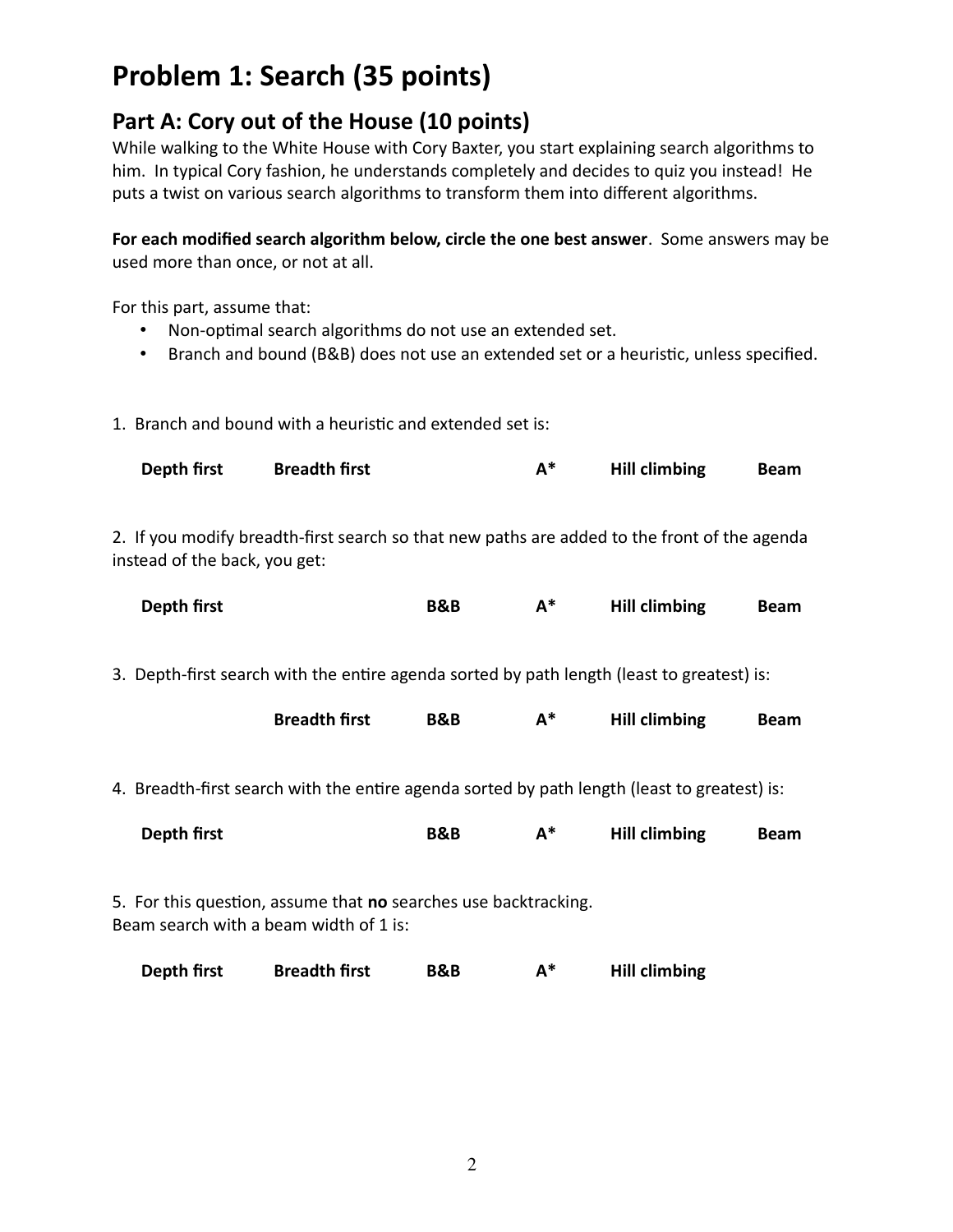#### **Part B: Cory back in the House (17 points)**

Now that you and Cory are at the White House, you want to get to the kitchen, because Cory is the son of the head chef and you're hoping for a delicious free meal. Your goal is to find a path from the front door at "**S**" to the kitchen at "**G**" using Cory's map shown below. The map has hallway lengths marked, and numbers inside each node indicate heuristic estimates of the distance to the goal.

**For your convenience, a copy of the graph is provided on a tear-off sheet after the last page of the quiz.**



**B1 (15 points)** Use **branch and bound search** with NO heuristic and NO extended set to find a path from "**S**" to "**G**". Draw your search tree in the space provided **on the next page**.

- Draw the children of each node in alphabetical order.  $(A < B < C)$
- Break any ties using lexicographic/dictionary order. (S-A-Z < S-B-Y) (If two paths S-A-Z and S-B-Y are tied, extend path S-A-Z before path S-B-Y because 'SAZ' would come before 'SBY' in the English dictionary.)
- **For partial credit, clearly indicate the order in which you extended nodes** by numbering the extended nodes in your search tree  $(1)$ ,  $(2)$ ,  $(3)$ , ...).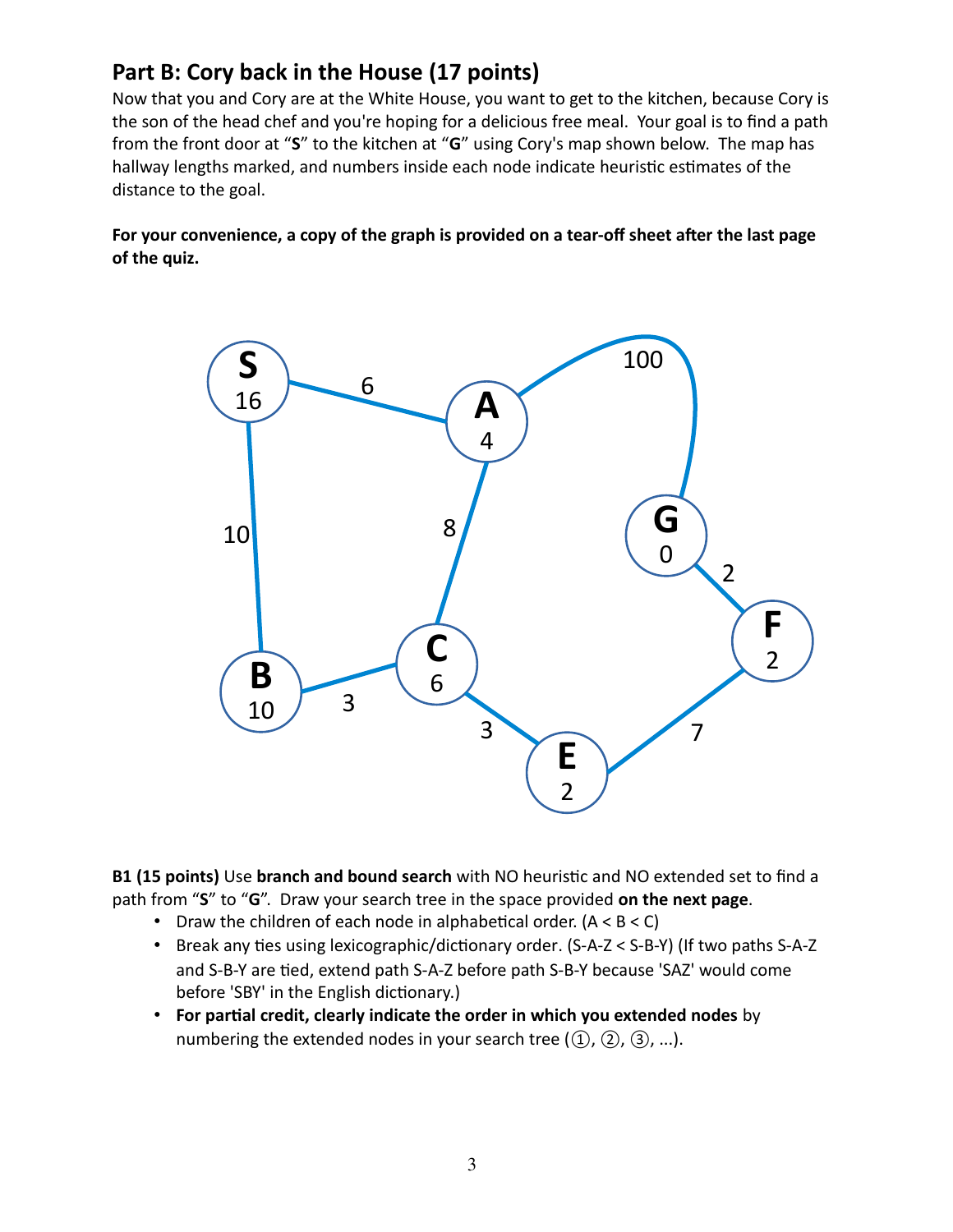**For credit, draw the search tree** for **branch and bound search** in the space below.

**B2 (2 points)** What is the path that you found using branch and bound search in part B1 above? (Write the path found, including nodes S and G, or write NONE if the search found no path.)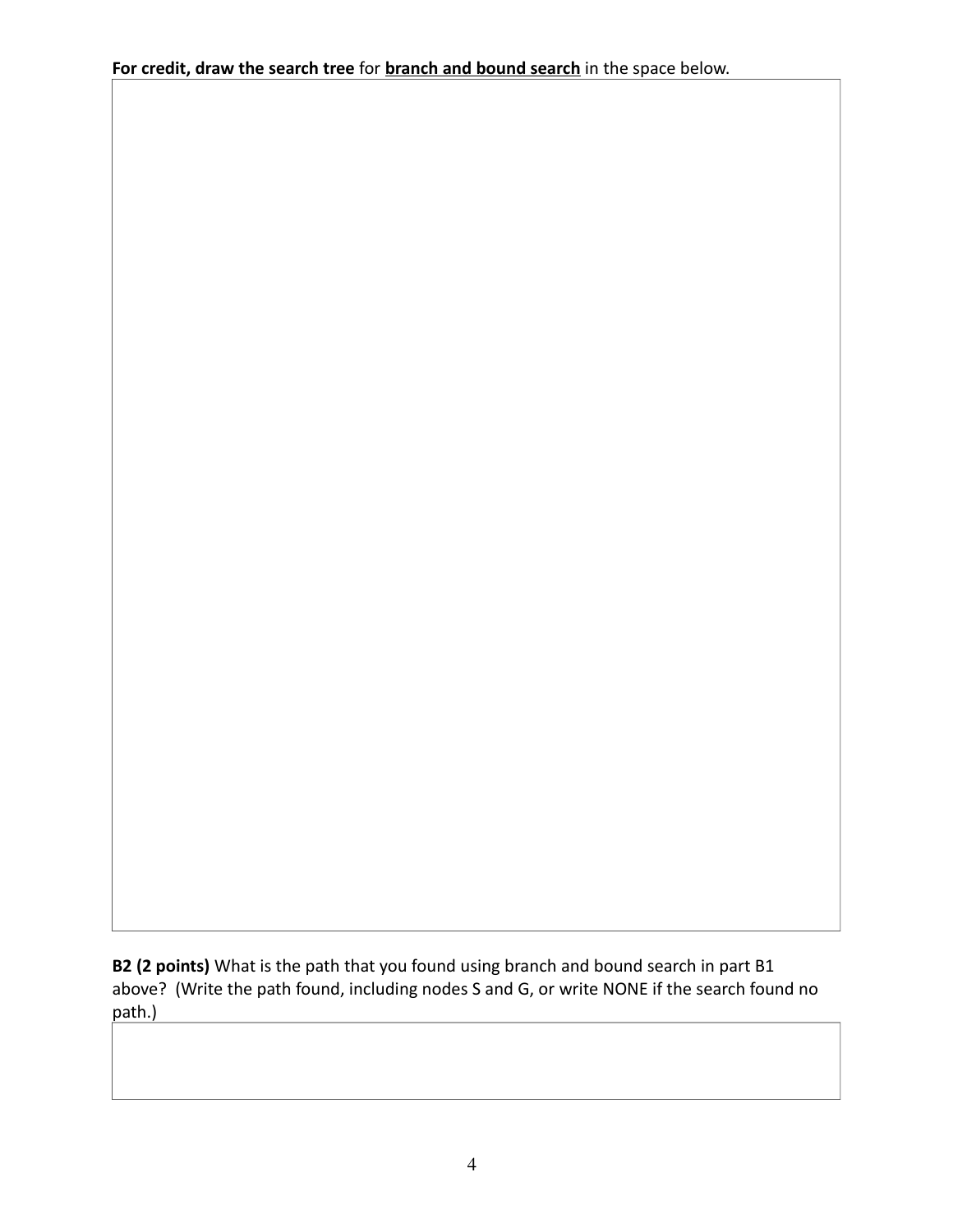#### **Part C: That's So Shavin' (8 points)**

Raven, Cory's sister, has stolen Cory's extremely important razor. She wants to use a more efficient search method to escape from Cory, but first she needs to assess the reliability of the heuristic on Cory's map.

For this part, refer to the graph from Part B (also available on a tear-off sheet).

**C1 (3 points)**: Is the heuristic to "G" **admissible**? If so, circle YES. If not, circle NO and give an example of a node in the graph (such as "A") for which the heuristic is not admissible.

**YES NO. For example:** 

**C2 (5 points)**: Is the heuristic to "G" **consistent**? If so, circle YES. If not, circle NO and give an example of a pair of nodes in the graph for which the heuristic is not consistent.

**YES NO.** For example:  $\begin{bmatrix} 1 & 1 \\ 1 & 1 \end{bmatrix}$  and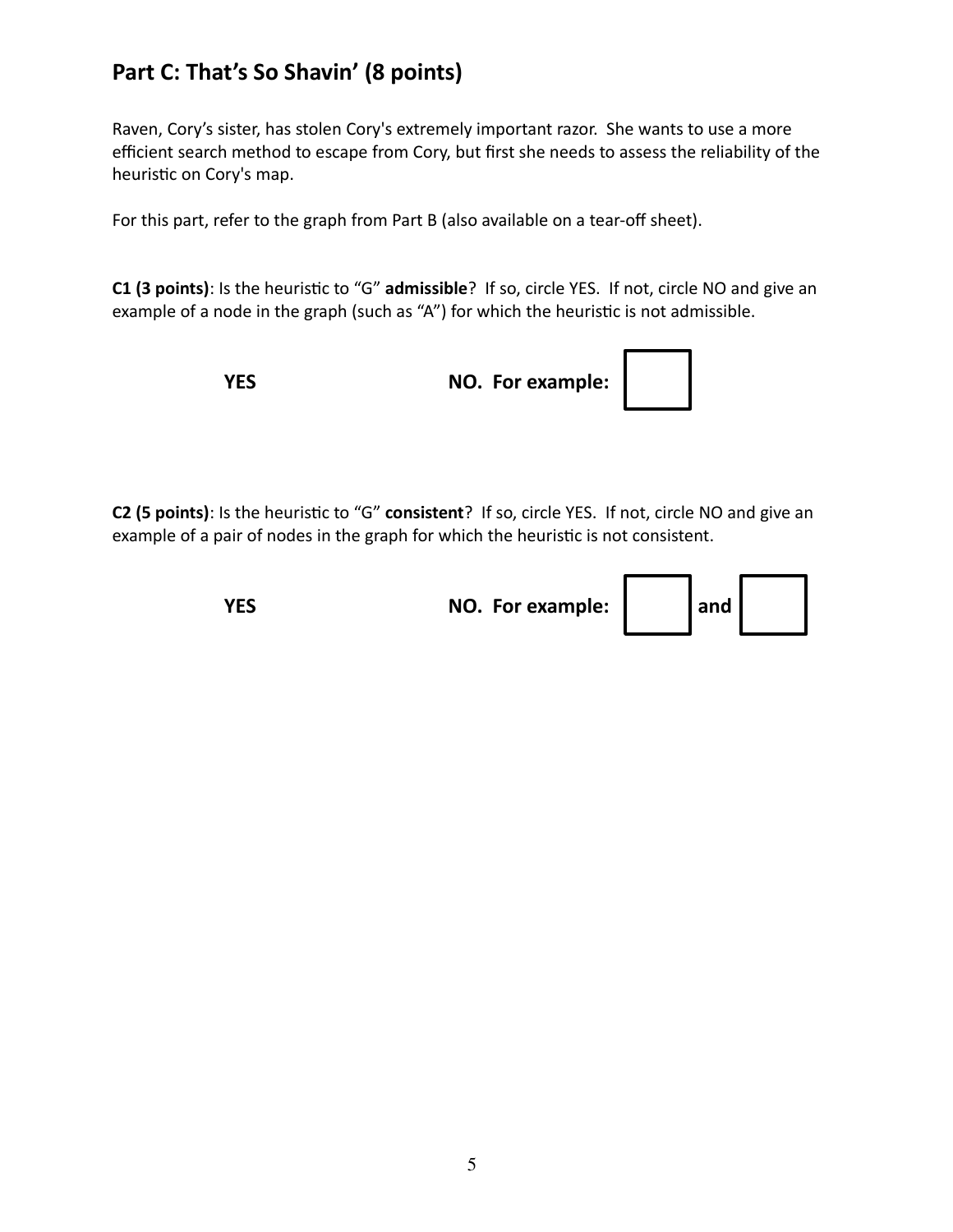## **Problem 2: Rule-Based Systems (40 points)**

While going on another one of their inter-dimensional adventures, Rick and Morty got stranded on planet Glibglob because their flying car's battery broke in a crash landing. We will use the following rules and assertions to determine whether they can get back to Earth.

**For your convenience, a copy of these rules and assertions is provided on a tear-off sheet.**

#### **Rules:**

| PO IF AND(' $(?\mathbf{x})$ is kind',<br>$'(?y)$ lost his blaster'),<br>THEN '(?x) helps (?y) find his blaster'                                |
|------------------------------------------------------------------------------------------------------------------------------------------------|
| P1   IF OR( $'$ (?x) has a spare quantum carburetor',<br>AND( $'(?x)$ is a genius',<br>NOT( $'(?x)$ is drunk'))),<br>THEN '(?x) fixes his car' |
| P2   IF $'(?x)$ helps $(?y)$ find his blaster',<br>THEN '(?x) gets 10 Flurbos'                                                                 |
| P3 IF OR( $'(?x)$ buys a new car battery',<br>$'(?x)$ fixes his car'),<br>THEN '(?x)'s car can fly'                                            |
| P4   IF AND( $'(?x)$ gets 10 Flurbos',<br>$'(?x)$ wants to help $(?y)'$ ,<br>THEN '(?y) buys a new car battery'                                |

#### **Assertions:**

- A0: Rick is a genius
- A1: Rick is drunk
- A2: Morty is kind
- A3: Morty wants to help Rick
- A4: Krombopulos lost his blaster
- A5: Krombopulos has a spare quantum carburetor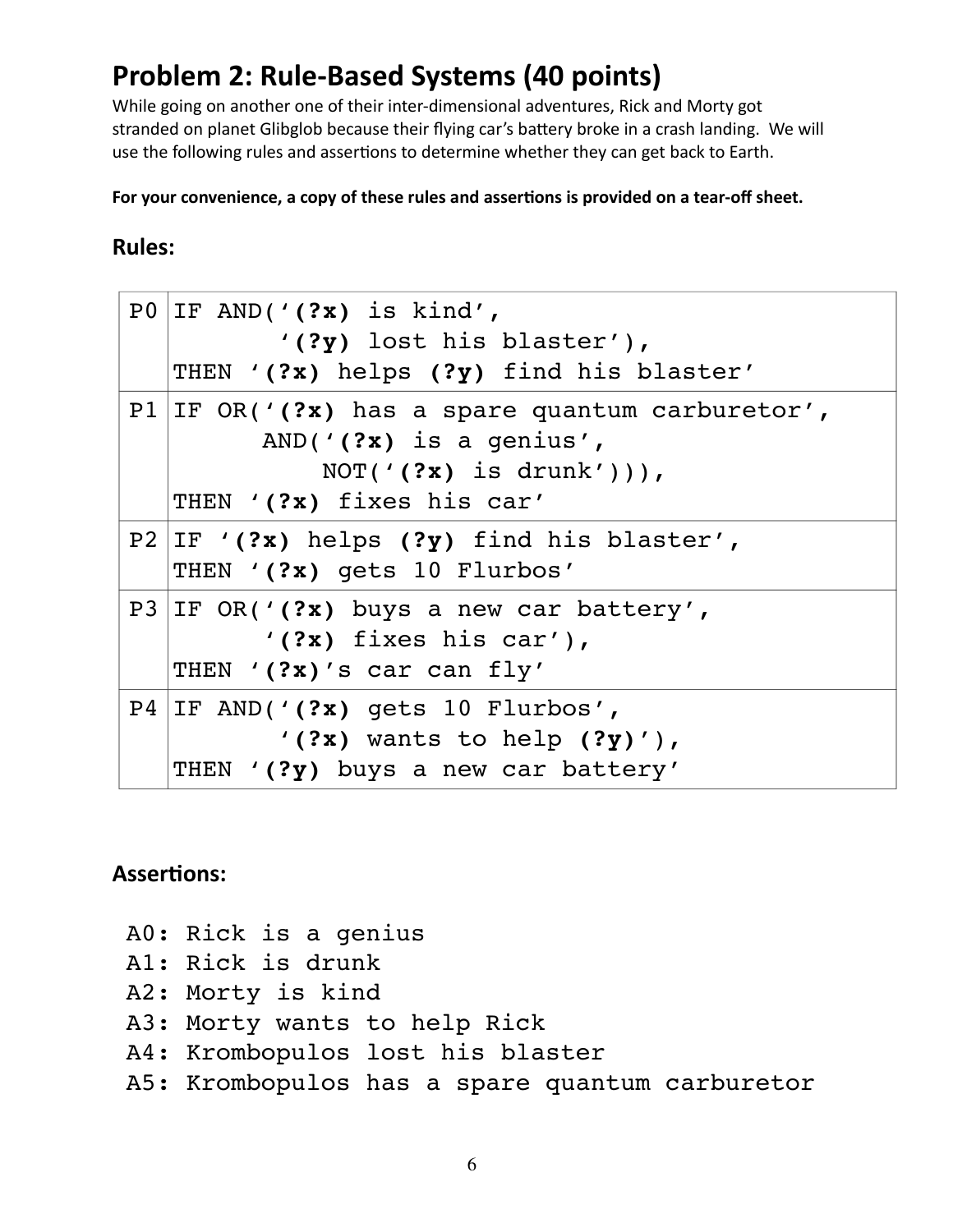#### **Part A: Forward Chaining (20 points)**

Using the rules and assertions provided, fill in the table below for the first seven iterations of forward chaining.

- For each iteration, list the rules whose antecedents match the assertions, the rule that fires, and any new assertions that are added. (Some boxes have been filled in for you.)
- If no rules match or fire, or no new assertions are generated, write NONE in the corresponding box.

Make the following assumptions about forward chaining:

- When multiple rules match, rule-ordering determines which rule fires.
- New assertions are added to the bottom of the list of assertions.
- If a particular rule matches in more than one way, the matches are considered in the top-to-bottom order of the matched assertions. Thus, if a particular rule has an antecedent that matches both A1 and A2, the match with A1 is considered first.

|                | <b>Matched</b>     | <b>Fired</b>   | New assertions added                         |
|----------------|--------------------|----------------|----------------------------------------------|
| 1              |                    | P <sub>0</sub> | A6: Morty helps Krombopulos find his blaster |
| $\overline{2}$ |                    |                |                                              |
| 3              |                    |                |                                              |
| 4              |                    |                |                                              |
| 5              | PO, P1, P2, P3, P4 |                |                                              |
| 6              | PO, P1, P2, P3, P4 |                |                                              |
| 7              | PO, P1, P2, P3, P4 |                |                                              |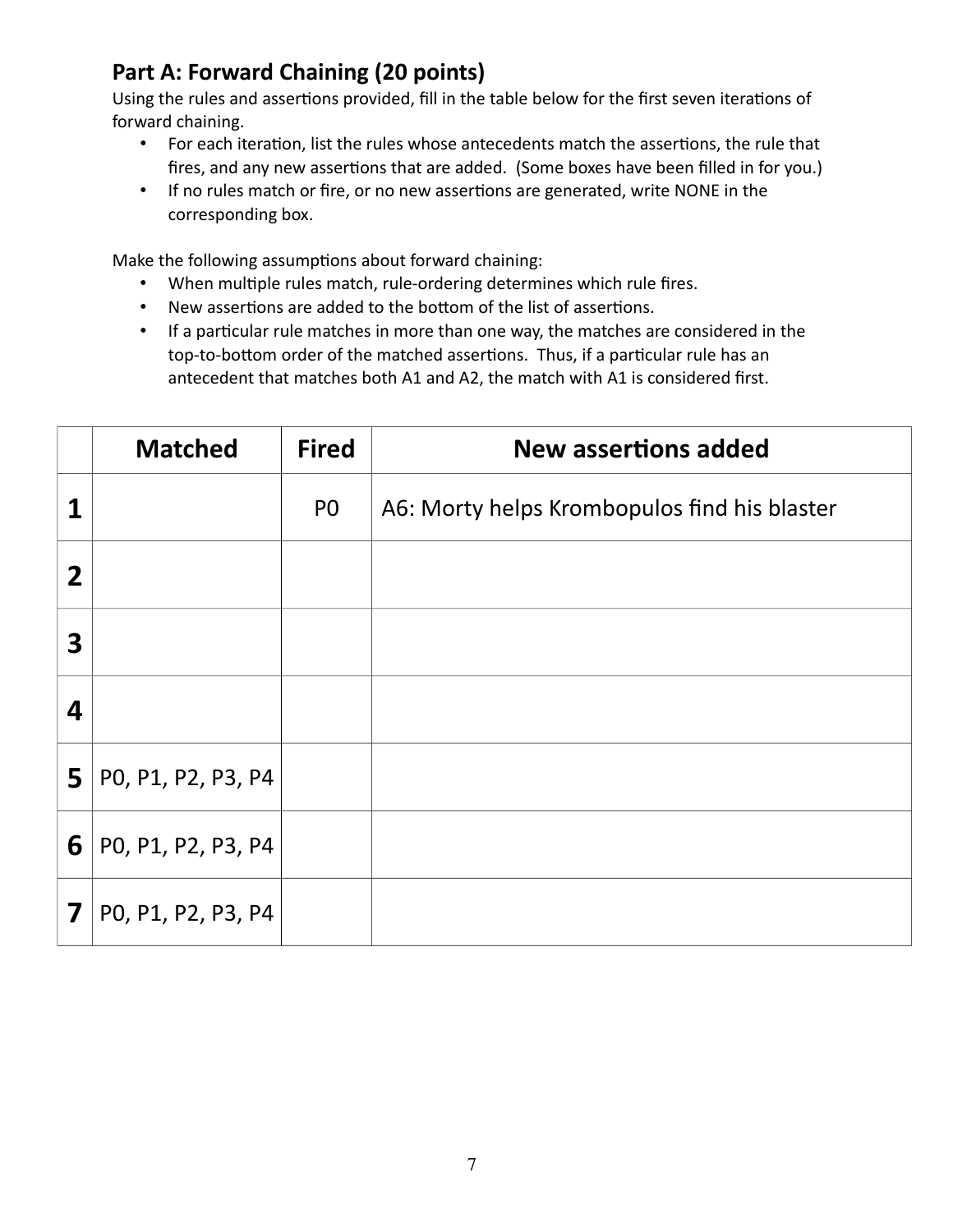#### **Part B: Backward Chaining (20 points)**

Make the following assumptions about backward chaining:

- The backward chainer tries to find a matching assertion in the list of assertions. If no matching assertion is found, the backward chainer tries to find a rule with a matching consequent. In case no matching consequents are found, the backward chainer concludes that the hypothesis is false.
- The backward chainer never alters the list of assertions.
- Rules are tried in the order they appear.
- Antecedents are tried in the order they appear.
- Lazy evaluation/short circuiting is in effect.

Using the rules and assertions provided (NOT including any assertions you found in Part A), perform backward chaining starting from the hypothesis:

#### **'Rick's car can fly'**

- In the table below, write all the hypotheses that the backward chainer checks, in the order they are checked. (The first line has been filled in for you, and the table has more lines than you should need.)
- You can show your work for partial credit: Use the space on the next page to draw the goal tree that would be created by backward chaining from this hypothesis.

| $\mathbf{1}$   | Rick's car can fly |
|----------------|--------------------|
| $\overline{2}$ |                    |
| 3              |                    |
| 4              |                    |
| 5              |                    |
| 6              |                    |
| 7              |                    |
| 8              |                    |
| 9              |                    |
| 10             |                    |
| 11             |                    |
| 12             |                    |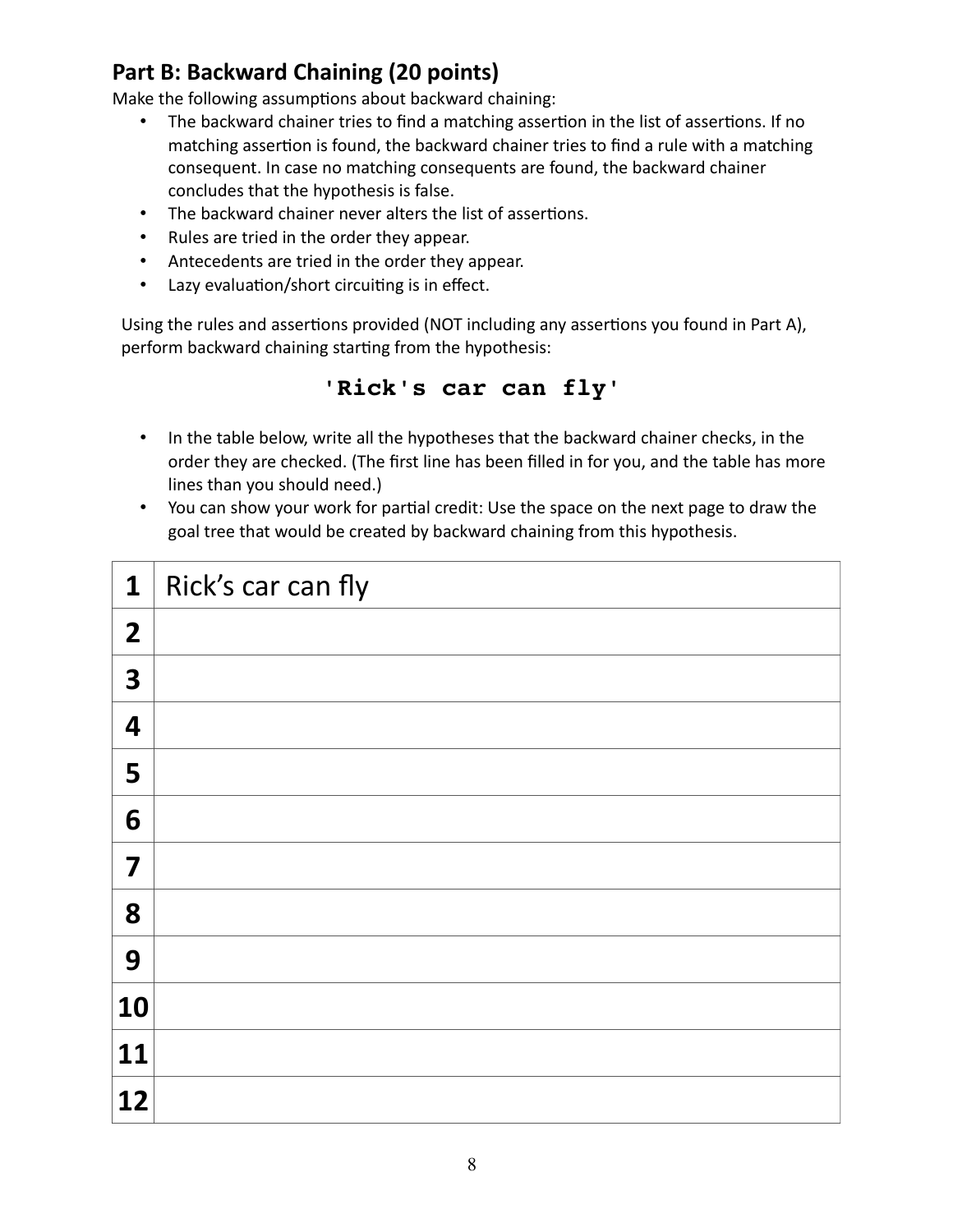Space provided to draw goal tree (for partial credit).

## **Rick's car can fly**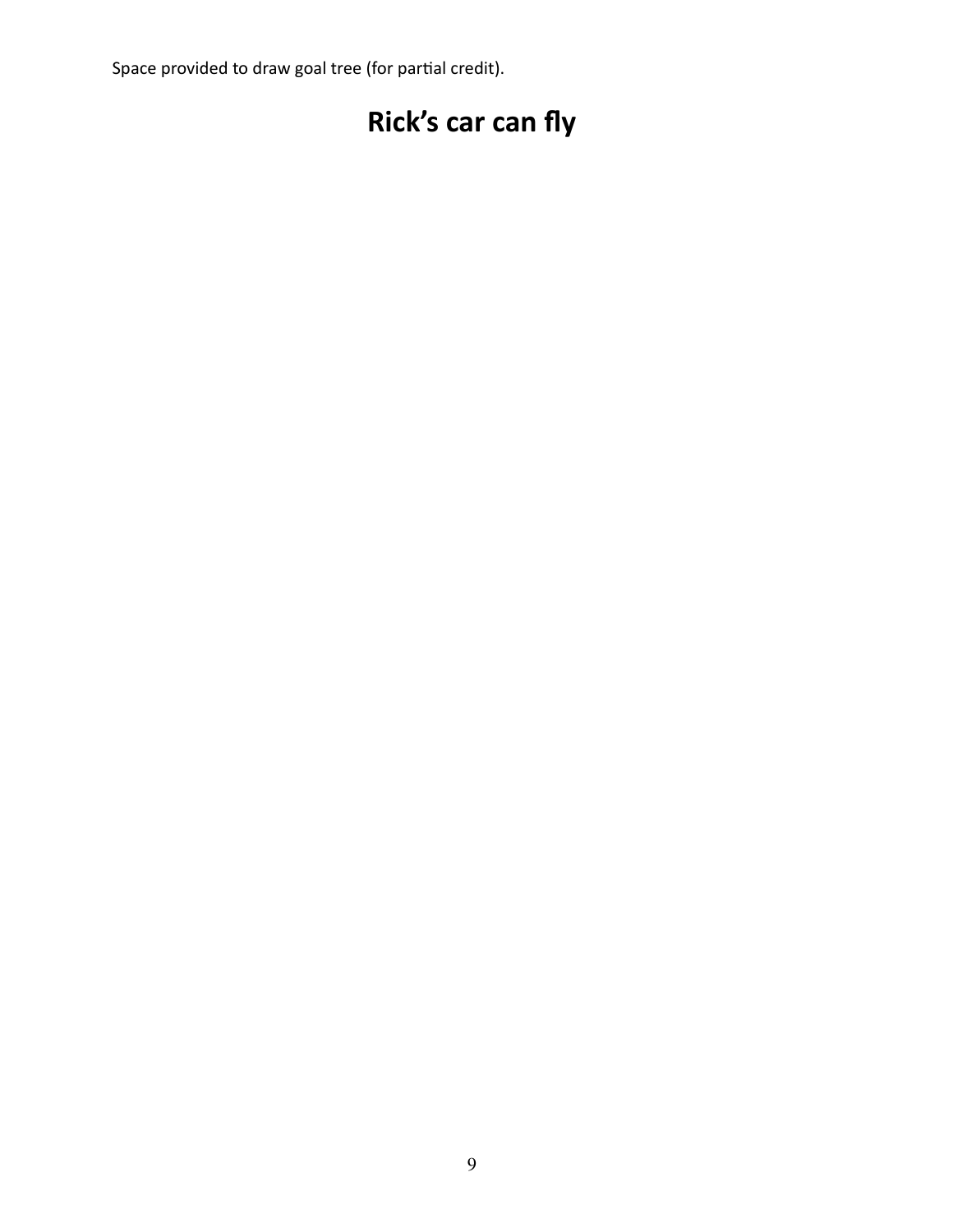## **Problem 3: Games (25 points)**

#### **Part A: Max and the mailman (Minimax) (9 points)**

Max, the adorable Golden Retriever, is playing a game with the mailman.

**Max wants to maximize** the score, while the mailman wants to minimize it. It is Max's turn.

Max is not very patient, so he uses minimax **looking only 2 moves ahead**.

The game tree below shows the static values (endgame scores or heuristic scores) up to 3 moves ahead. The static values in square nodes are endgame scores, while the ones in circular nodes are heuristic scores. Keep in mind that you might not need to use all of the static values.



**Complete the game tree above using minimax to depth 2** with NO pruning:

- 1. In each node that Max will consider, **write the minimax score** just above the static value.
- 2. **Circle the minimax path corresponding to Max's search** (the optimal sequence of moves that Max and the mailman will play, based on Max's search).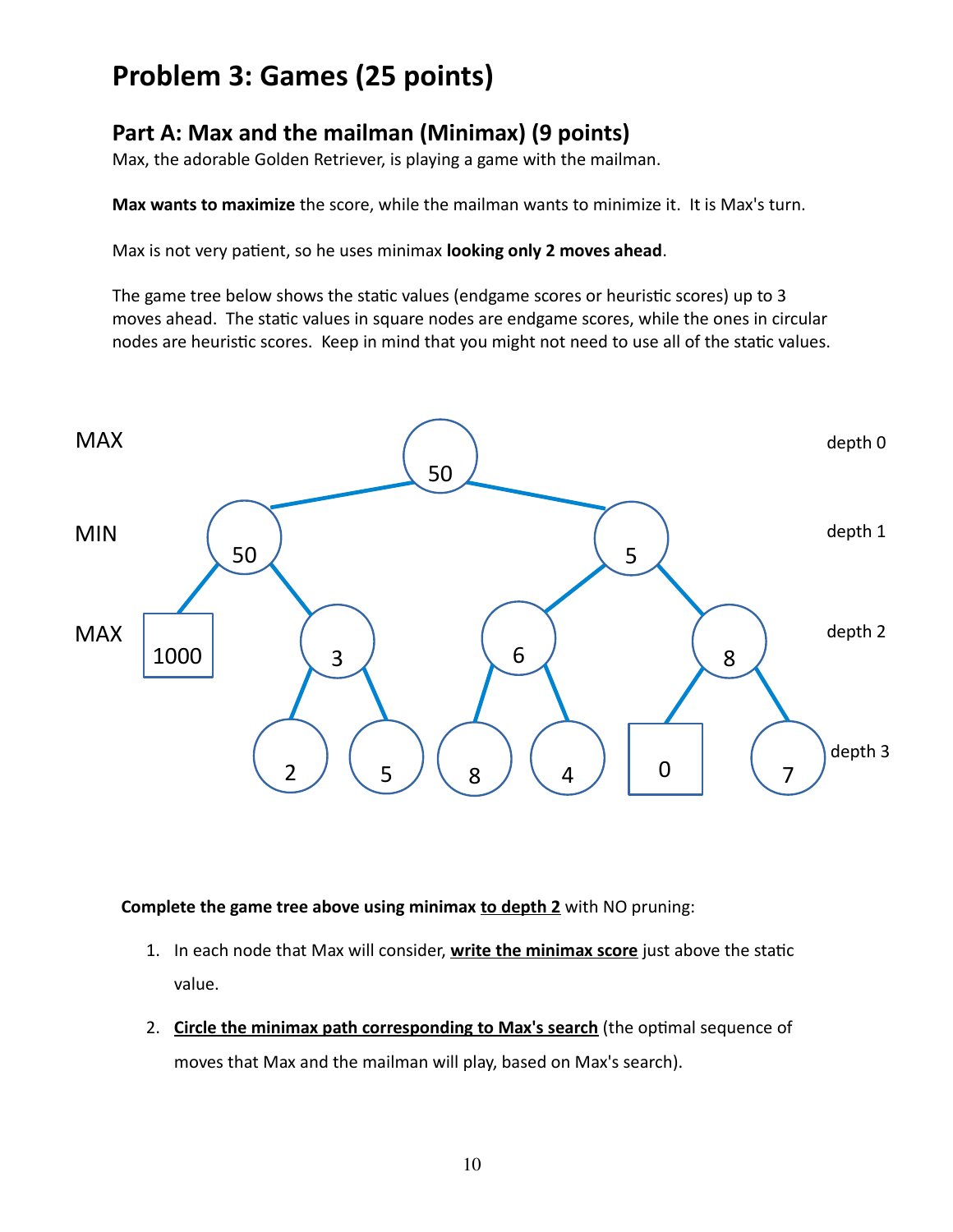#### **Part B: Reverse Alpha-Beta (8 points)**

Max is studying for a 6.034 quiz and remembers a particularly helpful problem from recitation. Unfortunately, he took incomplete notes, so he only has the partially completed alpha-beta game tree pictured below. Notably, Max forgot to record any static values for leaf nodes (square nodes below).

Max's tree follows the same conventions from lecture and recitation:

- Expressions written next to nodes (e.g. "**≥ 5**") indicate best guaranteed scores.
- "**X**" on a leaf node indicates that the node was pruned and not statically evaluated.
- "**X**" on a branch indicates that the player can stop considering that branch.



**On the tree above**, help Max fill in the missing leaf values. **For each non-crossed-out leaf node, write the original value of the leaf in the square.** If it is impossible to determine the original value, write an expression describing the range of possible values (such as "**> 3**").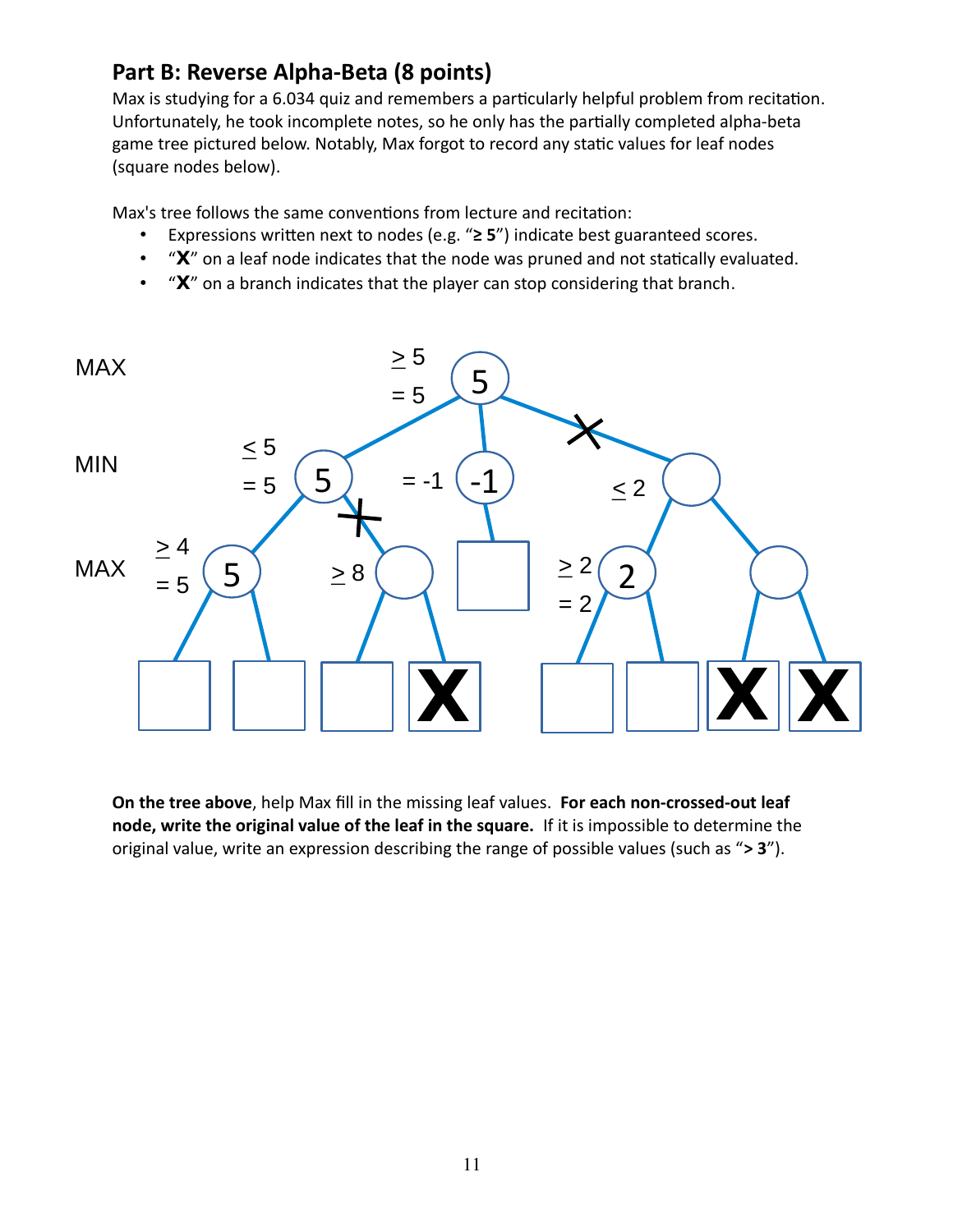#### **Part C: Progressive Deepening & Reordering (8 points)**

In a new game, the mailman (playing as MIN) is doing progressive deepening on a game tree. He performs minimax with alpha-beta pruning to depth 2 and finds that no nodes can be pruned! **Before proceeding to depth 3, the mailman reorders the nodes** in the tree to maximize the chances of pruning in the next round of progressive deepening.

After reordering the nodes at depths 1 and 2, but before searching to depth 3, the mailman's tree looks like this:



The mailman forgot to keep track of the results from performing minimax to depth 2, so all he has are the static values (heuristic scores) at each node, represented by lowercase letters.

#### Note that the lowercase letters represent the static values at each node, **NOT minimax scores that were propagated up the tree**.

Consider the mailman's reordered tree. Given that he reordered the tree to maximize the chances of pruning, which of the following conditions on the heuristic scores **must** hold? (Circle all that apply)

| $d \ge e$ | $e \geq f$ | f≥g b≥a≥c | $b \ge c$ | $min(d, e) \geq min(f, g)$                                         |
|-----------|------------|-----------|-----------|--------------------------------------------------------------------|
| $d \le e$ | $e \leq f$ |           |           | $f \leq g$ $b \leq a \leq c$ $b \leq c$ $max(d, e) \leq max(f, g)$ |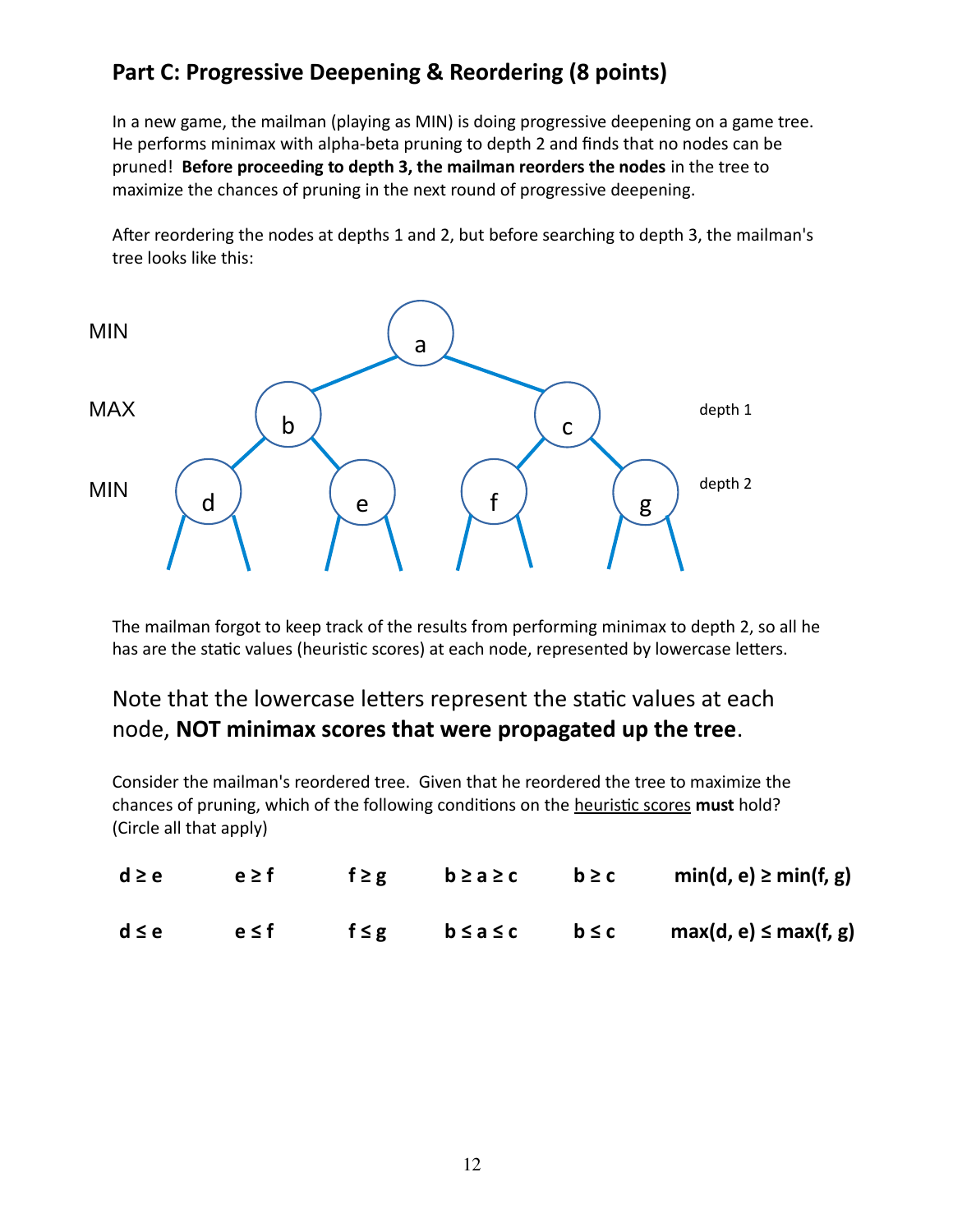#### **Graph for Problem 1, Parts B & C**



(see reverse for Problem 2 rules)